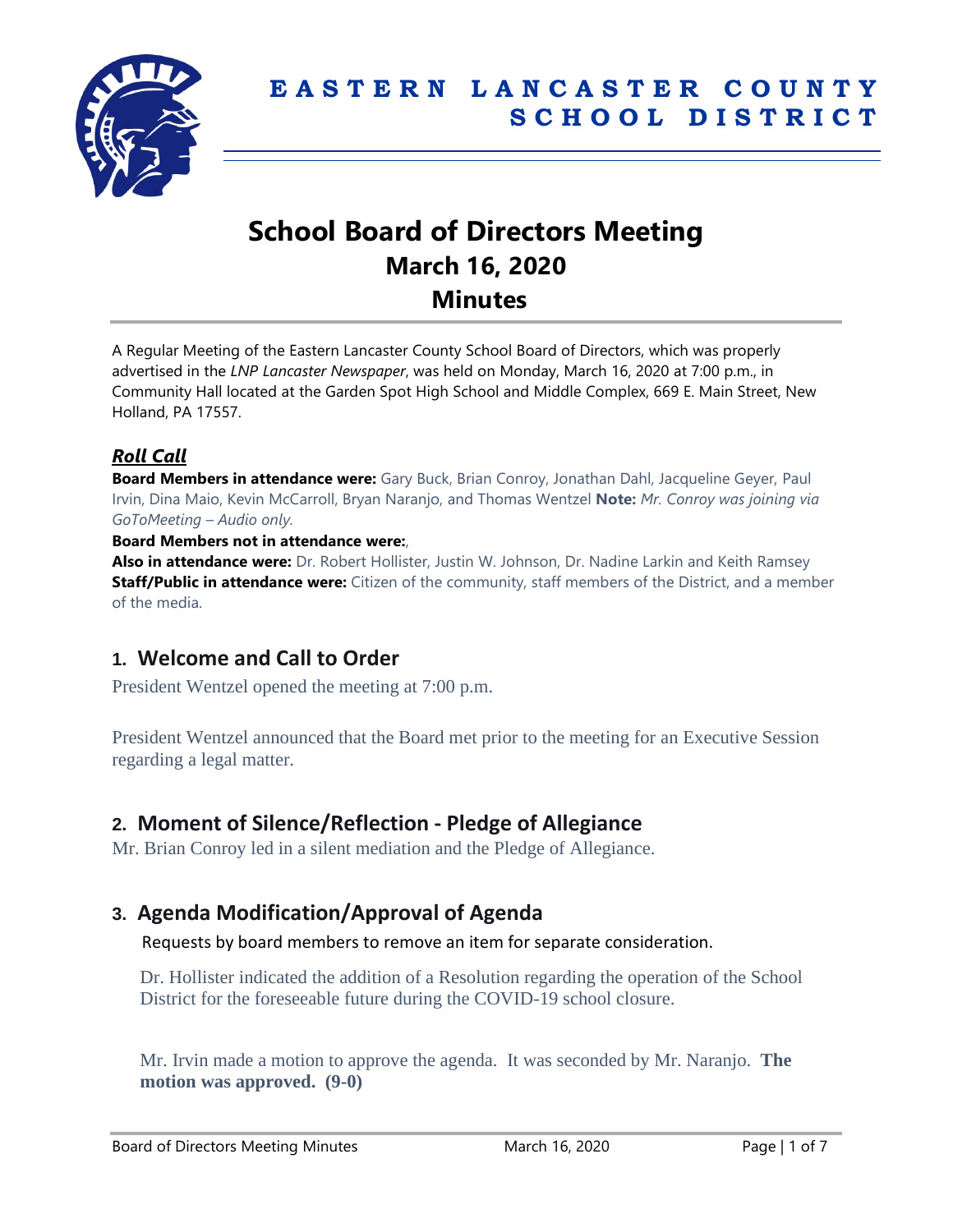# **4. Citizens of the District Comments**

At this time we will invite public (Citizens of the District) comment on any topic that is within the Board's jurisdiction. Please also note that the public is invited to attend our Committee Meetings where much of the discussion and deliberation of agenda topics is conducted. (Committee Meetings are held in the Community Hall at the Garden Spot Complex at 7 p.m. on the second Monday of the month.)

Rick Naranjo, Morgantown, PA

Mr. Naranjo said a prayer.

## **5. Consent Agenda**

Items listed under the Consent Agenda section of our Board Meeting Agenda are considered to be routine and are acted on by the Board in one motion. There is no Board discussion of these items individually prior to the Board vote unless a member of the Board requests that a specific item be removed from the Consent Agenda. Requests to remove an item from the Consent Agenda will be accepted at agenda section 3. Agenda Modification/Approval of Agenda. (Requests to remove an item for separate consideration). Items Removed from the Consent Agenda will be moved to agenda section "Action Items."

Mr. Irvin made a motion to approve the consent agenda report. It was seconded by Mr. Naranjo. **The motion was approved. (9-0)**

- **a. Approval of Minutes**
- **b. Treasurer's Report**
- **c. Bills Paid**
- **d. Cafeteria Fund Treasurer's Report**
- **e. Investments**
- **f. Student Activity Account**
- **g. Approve Budgetary Transfers**
- **h. Approval of the District Resolution Approving LCCTC Financing**

This issue will refinance the 2014 and 2017 Bond Issues

**i. Approval of POLICY 007 Policy Manual Access, PSBA Updates - Second & Final Reading**

**j. Approval of POLICY 008 Organizational Units and Structural Relationships - Second & Final Reading**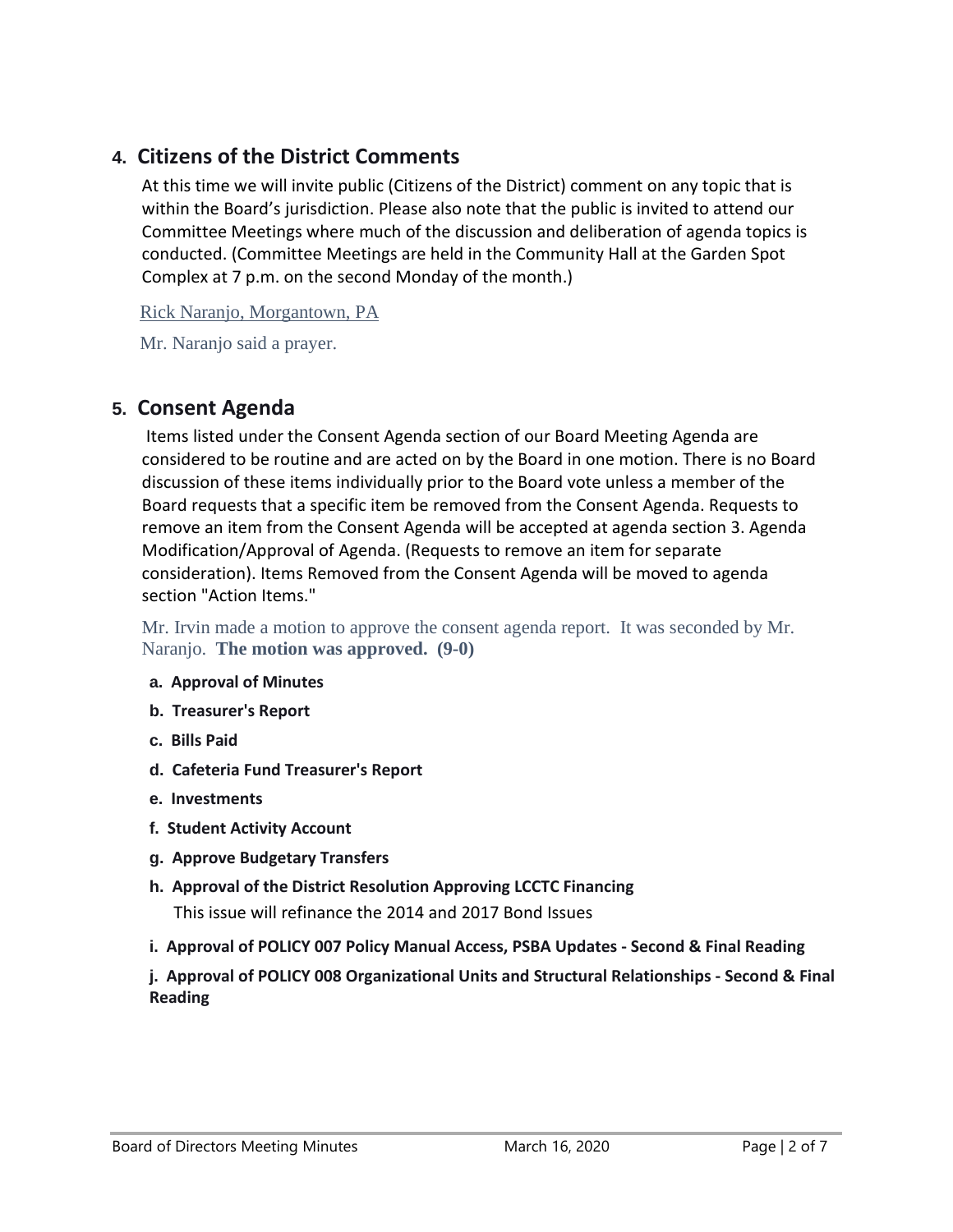## **6. Action Items**

Items Removed from Consent Agenda for Separate Consideration.

#### **a. Garden Spot HS/MS HVAC and Locker Room Renovation Project - General Construction Total Contract Award - Motion Below**

BE IT RESOLVED that the Eastern Lancaster County School District awards the Garden Spot MS/HS HVAC and Locker Room Renovations bid, subject to approval by District Administration and Counsel, for the **GENERAL CONSTRUCTION Base Bid** in the amount of \$3,055,000 to **ECI Construction**. The District also selects the following Alternates:

Alternate GC-1 Bleacher Replacement - **ADD** of \$79,400 \*NOTE: In selecting Alternate GC-1 for Bleacher Replacement, Alternate EC-1 is to included

Alternate GC-2 Additional Flooring - **ADD** of \$50,500

Alternate GC-3 Remove Gymnasium Flooring - **DEDUCT** of \$51,000 **GENERAL CONSTRUCTION TOTAL CONTRACT AWARD: \$ 3,133,900**

The Administration presented the Board with recommended base bid for the HVAC and Locker Room renovation, noting that the bids came in approximately 700,000 less than the estimated costs. The Board and Administration discussed concerns and opinions on the alternates to the contract award.

#### **b. Garden Spot HS/MS HVAC and Locker Room Renovation Project - HVAC Construction Total Contract Award - Motion Below**

BE IT RESOLVED that the Eastern Lancaster County School District awards the Garden Spot MS/HS HVAC and Locker Room Renovations bid, subject to approval by the District Administration and Counsel, for the **HVAC CONSTRUCTION Base Bid** in the amount of \$2,457,000 to **MYCO Mechanical, Inc.**

**HVAC CONSTRUCTION TOTAL CONTRACT AWARD: \$ 2,457,000**

#### **c. Garden Spot HS/MS HVAC and Locker Room Renovation Project - Plumbing Construction Total Contract Award - Motion Below**

BE IT RESOLVED that the Eastern Lancaster County School District awards the Garden Spot MS/HS HVAC and Locker Room Renovations bid, subject to approval by District Administration and Counsel,

#### for the **PLUMBING CONSTRUCTION Base Bid** in the amount of \$943,000 to **MYCO Mechanical, Inc.**

#### **PLUMBING CONSTRUCTION TOTAL CONTRACT AWARD: \$ 943,000**

The Administration recommended the Board award the HVAC and Plumbing construction award to MYCO Mechanical.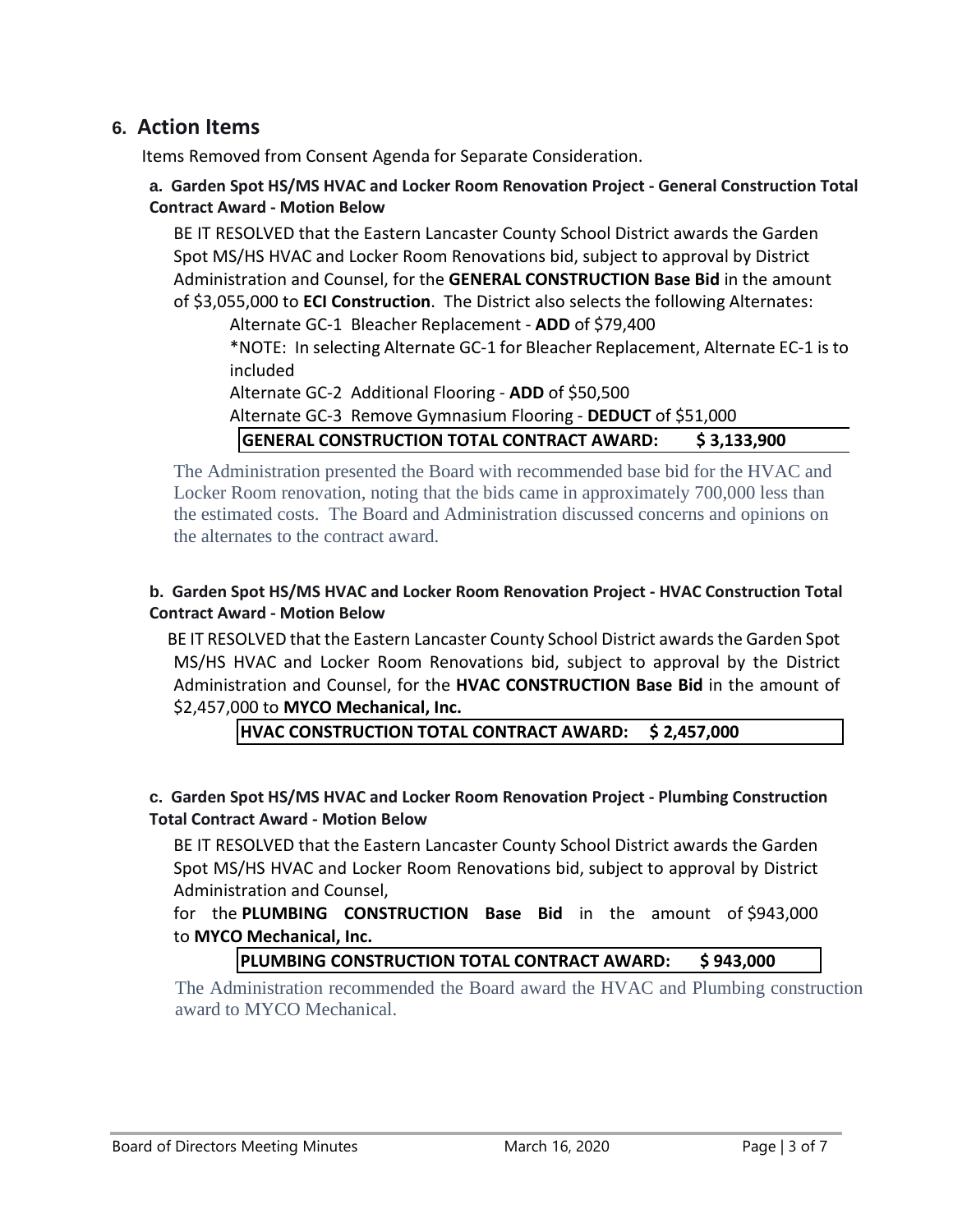#### **d. Garden Spot HS/MS HVAC and Locker Room Renovation Project - Electrical Construction Total Contract Award - Motion Below**

BE IT RESOLVED that the Eastern Lancaster County School District awards the Garden Spot MS/HS HVAC and Locker Room Renovations bid, subject to approval by District Administration and Counsel, for the **ELECTRICAL CONSTRUCTION Base Bid** in the amount of \$1,711,700 to **Hirneisen Electric, Inc.** The District also selects the following Alternates:

Alternate EC-1 Bleacher Replacement - **ADD** \$5,000

\*NOTE: In selecting Alternate EC-1 for Bleacher Replacement, Alternate GC-1 is to included.

#### **ELECTRICAL CONSTRUCTION TOTAL CONTRACT AWARD: \$ 1,716,700**

The Administration recommended the Board award the Electrical Construction award to Hirneisen Electric accepting only the EC-1 Alternate for a total of \$1,716,700 contract.

The Board and Administration discussed the timeline of the projects and clarified that the District would not need to raise taxes for renovation nor would money need to be borrowed.

Mr. Irvin made a motion to approve Action Item Motions 6a, 6b, 6c and 6d. It was seconded by Mr. Dahl. **The motion was approved. (9-0)**

#### **e. Motion to authorize the following in response to the Governor-ordered closure of public schools beginning March 16, 2020 due to the COVID-19 pandemic:**

1. The payment of non-essential support and confidential staff at their regular rate of pay beginning March 16th and continue until further notice, subject to the requirement and understanding that said personnel may be required to make-up days later in the current school year in compliance with any applicable laws, collective bargaining agreements or other binding contractual commitments.

2. The District Superintendent is authorized to designate essential staff members to work during the aforementioned school closure to ensure continuing District operations, subject to the following conditions: (a) CDC recommended precautions shall be taken to protect the health and safety of essential staff members working in school facilities to limit potential COVID-19 exposure; (b) working from home should be considered when practicable to reduce the need for essential staff members in "at risk" medical categories to leave their homes; (c) essential staff members shall be paid in accordance with all applicable laws, collective bargaining agreements or other binding contractual commitments.

3. The District Superintendent is authorized to begin discussions with Eastern Lancaster County Education Association about the possible implementation of a virtual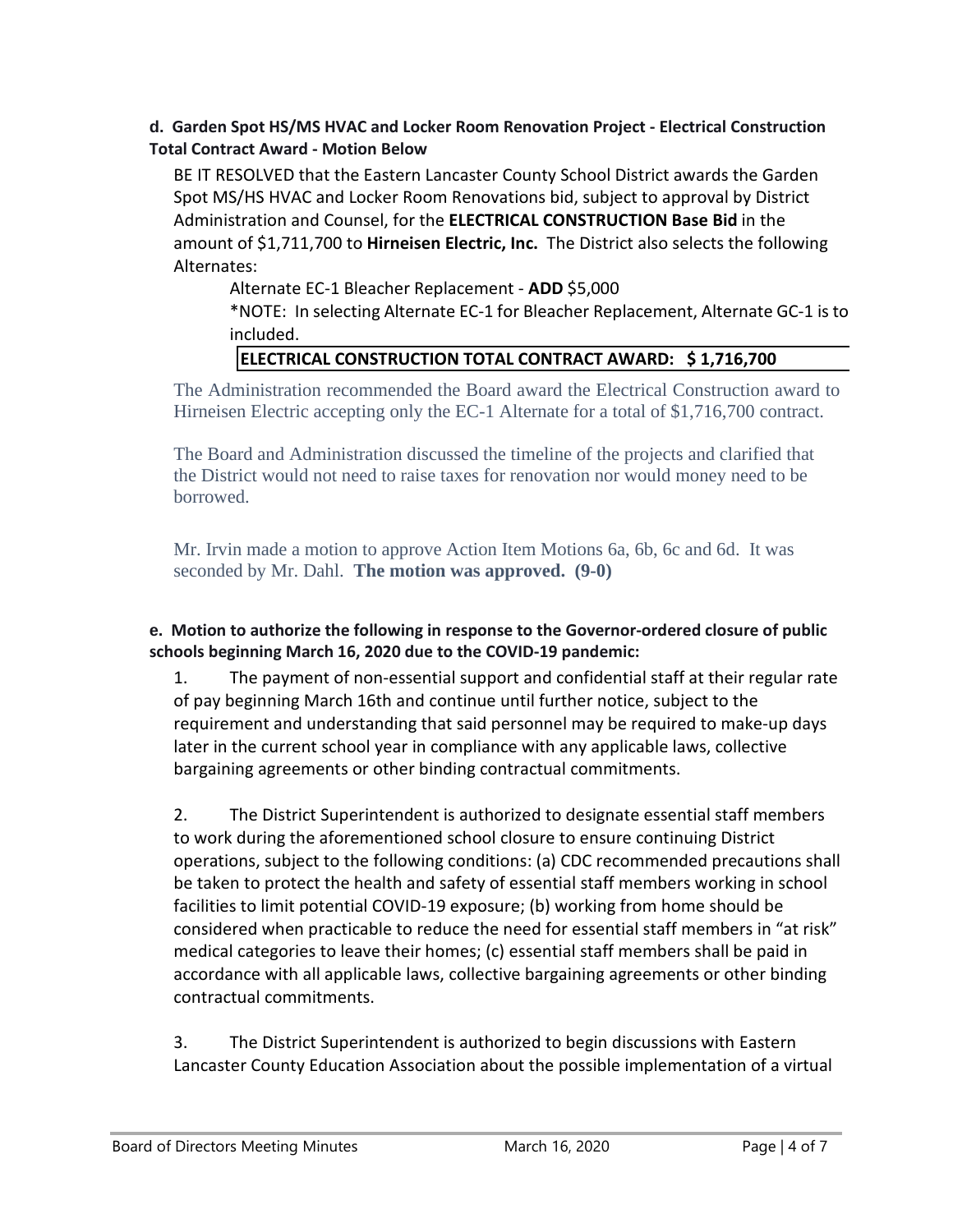education program for District students, if the school closures due to the COVID-19 pandemic were to continue beyond March 29, 2020. The District Superintendent is authorized to allow teaching staff to begin work on such a program, if deemed appropriate, and such teachers shall be compensated in compliance with any applicable collective bargaining agreement and/or any memoranda of understanding that may be developed to effectuate the implementation of the virtual education program.

4. The District Superintendent is authorized to take necessary and appropriate actions regarding personnel matters, subject to final ratification by the School Board at its next public meeting. Any such actions shall be reported to the School Board promptly, and not considered to be final and binding until approval is obtained at a public meeting in compliance with the Sunshine Act.

5. Nothing in this motion is intended to conflict with any binding emergency declaration provision made by the Governor of the Commonwealth of Pennsylvania or the President of the United States concerning the COVID-19 pandemic.

The Administration presented a resolution that outlined how the District would operate in response to the Governor's order closing schools due to the COVID-19 pandemic until further notice.

Mr. Irvin made a motion to authorize the Resolution in response to the Governor-ordered closure of public schools beginning March 16, 2020 due to the COVID-19 pandemic. It was seconded by Mr. Dahl. **The motion was approved. (7-0; 2 abstained)** *(Mr. Gary Buck and Mr. Bryan Naranjo abstained from voting due to their relationship to a District employee.)*

# **7. Reports**

#### **a. Lancaster County Tax Collection Bureau**

Mr. Ramsey indicated that the Lancaster County Tax Collection Bureau met briefly on March 11<sup>th</sup> to hear the Audit Report which received no findings.

#### **b. Lancaster-Lebanon IU13**

Mr. Irvin reported on the March  $11<sup>th</sup>$  IU Board meeting and shared several highlights from the board meeting report: Mr. Irvin reported that the IU13 Board approved \$8,675,996.66 in disbursements and approved new or additions to service contracts for Business Services, Early Childhood & Special Education Services, Instructional & Technology Services, and Human Resource Services. There were eleven (11) resignations, one (1) termination, two (2) retirements, twenty-five (25) new hires, eighteen (18) changes in position or salaries, and three (3) leaves of absences.

## **c. Lancaster CTC**

Mrs. Maio reported on the JOC meeting, informing the Board that the Brownstown campus was awarded the Award of Excellence and the Early Childhood Education program received the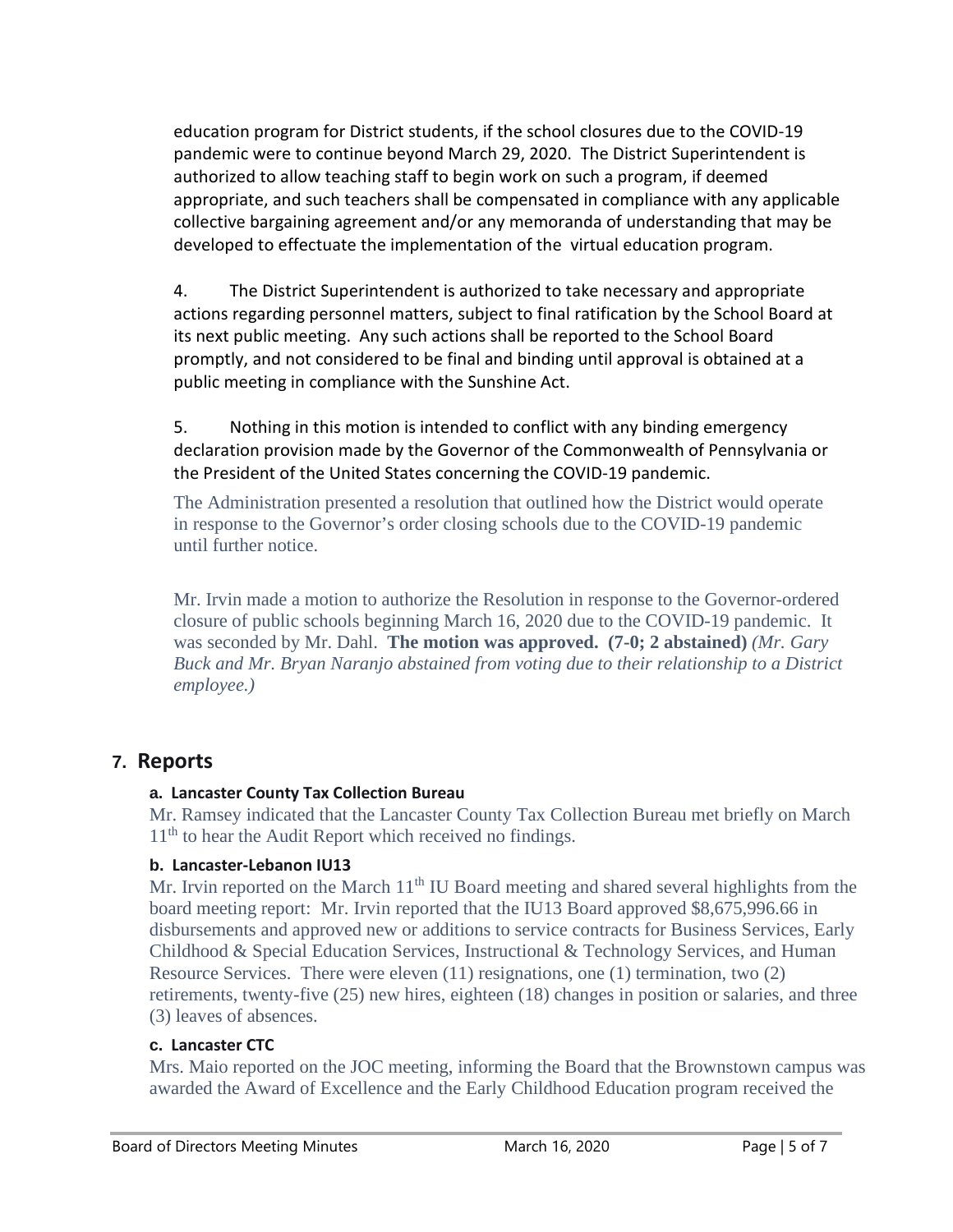CDA Gold Standard Elect Award. She also reported that all three campuses had been reaffirmed for their accreditation for both secondary and post-secondary. Mrs. Maio reported that one of the 3 student-built homes was completed and sold in under two weeks. She also noted that the CTC was developing a new matrix for evaluating course offerings to better determine what should be offered.

#### **d. Legislative**

Mr. Wentzel reported on the current situation at both the state and federal levels regarding COVID-19. He also reported on House Bill 1446 that would allow parents to opt out of the Keystone Exams for psychological reasons. Mr. Wentzel reported on House Bill 836, a bill that would provide sudden cardiac arrest of athletes. He also reported on House Bill 703 which would require the publication of school board member's email addresses.

# **8. Superintendent's Report**

Dr. Hollister congratulated the Elementary Music Department noting that Mr. Timothy Moll had been awarded a grant for \$950 from the Music for Everyone Foundation. He informed the Board that the Music Department has received \$7,000 worth of musical equipment over the years from this grant.

Dr. Hollister also congratulated Dustin Swanson for finishing  $8<sup>th</sup>$  in the State Wrestling Tournament.

Dr. Hollister informed the Board that the District would be providing and distributing meals to families in need. He explained how the Food Service Department was working diligently on providing meals while trying to follow state and federal guidelines. He thanked Jami Leisey, the Director of Food Services for putting this service together. He noted that 78 meals had been distributed that day.

#### **9. Announcements**

Dr. Hollister informed the Board that meetings could look different in the future due to the current situation.

Mr. Ramsey reminded Board to sign their Resolution Approving LCCTC Financing.

Mrs. Jacqueline Geyer complimented the Administration on the District's communications to the Community regarding COVID-19 and noted that staff was doing an incredible job at meeting the needs of students.